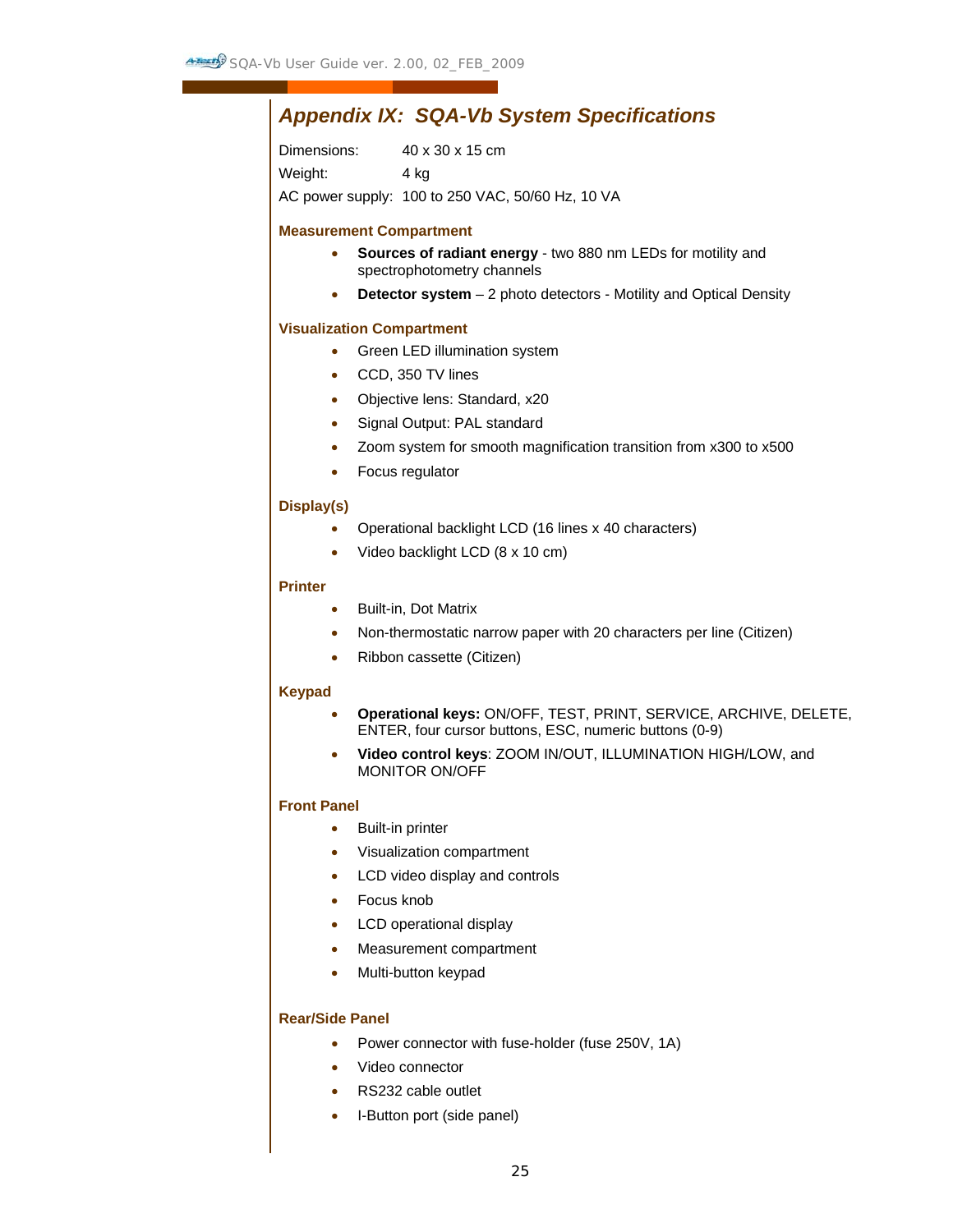#### **Specimen Testing Supplies**

- **Measurement capillary:** Disposable, multi use plastic, positive displacement testing capillary (purchase from manufacturer).
- **Standard lab slide:** 76 X 25.6 mm with 22 x 22 mm cover-slip.
- **I-Button:** Required to run tests (purchase from manufacturer)

#### **Archive Capacity**

• 500 test records in each archive (Test and Controls)

#### **Operating System**

- **Control:** Keypad
- **Analysis Time:** Normal Test 50 seconds
- **Software:** Resides on flash memory and drives all man-machine interface functions, runs algorithms for test measurements and operational screens. System can be upgraded from a PC CD-ROM.
- **Sample Testing Temperature:** Calibrated for room temperature only. Motility results will be impacted by heating the specimen.
- **Motility channel input signal:** Analog, up to 5V.
- **Spectrophotometer channel input signal:** Modulated (1 kHz) analog, up to 5V.

#### **Quality Control**

- **Internal:** Electronic Self-Test and Auto-Calibration.
- **External:** Latex beads control material (QwikCheck™ beads)

#### **PC Compatibility**

Minimum requirements for B-Sperm™ software

- **PC:** 1 GHz processor, Pentium 3
- **RAM:** 256 MB
- **AGP-video display card** with at least 16 MB of RAM memory
- **Video color**: At least 16 bit (65,535)
- **CD ROM drive**
- **40 GB free hard disk space** for image capturing/storage
- **Video resolution:** Minimum 640 x 480

#### **Operating system compatibility**

- **Windows** XP or VISTA
- **Ports:** One serial; two USB ports
- **Monitor:** 15" color

#### **Additional Software (supplied with system)**

• **B-Sperm software:** Real time visualization interface between PC and SQA-Vb visualization system, data transfer, video/picture capture and archive.

#### **Operational Temperature and Humidity**

- System is operational at 15-38°C.
- *NOTE*: SQA-Vb operates in a wide range of ambient temperatures however the system is calibrated to measure semen samples at room temperature: 22-26°C (68-79°F). Semen samples can be pre-heated to 37°C / 98.6°F prior to testing if required (refer to the SQA-Vb User Guide Appendix I: Semen Sample Preparation).
- *NOTE*: Variations in ambient temperature may impact the accuracy of test results because of the effect of temperature on semen.
- System is fully operational at up to 80% humidity and  $31^{\circ}$ C.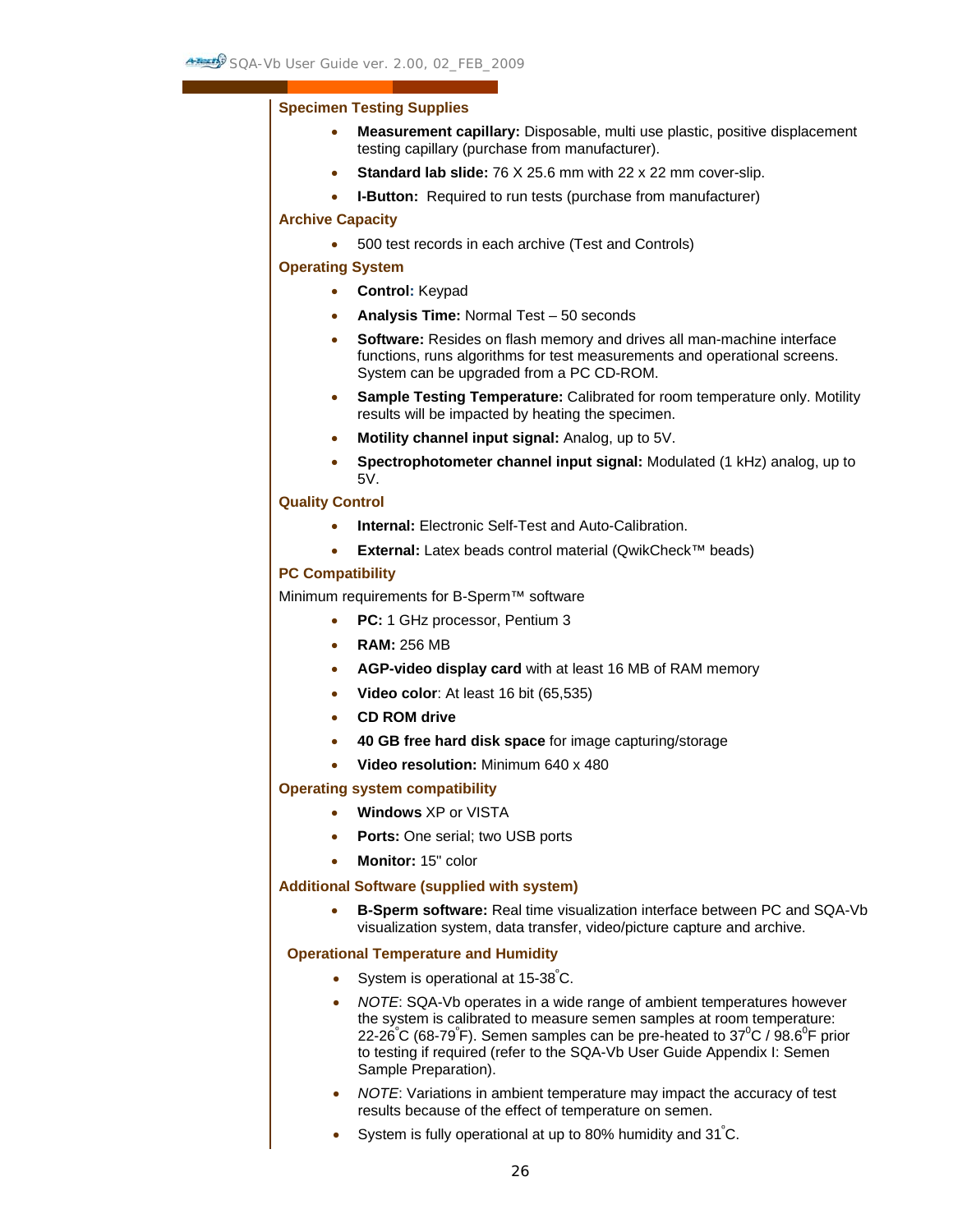# **Maintenance Schedule**

• Cleaning daily or after every 25 tests (refer to the SQA-Vb User Guide Appendix III: SQA-Vb Cleaning Instructions).

# **Manufacturer Recommendations**

- Operate the SQA-Vb away from devices that may cause electronic noise (cell phones) or other devices causing vibrations such as centrifuges.
- Turn system **OFF** at the rear-panel when not in use for extended period of time.
- Variations in ambient temperature can affect semen samples. The SQA-Vb is calibrated to conduct tests at room temperature: 22-26ºC (68-79ºF). Nevertheless semen samples can be run by the system after pre-heating to  $37^{\circ}$ C / 98.6 $^{\circ}$ F.
- Semen is considered a biologically hazardous material and is subject to individual laboratory protocols for handling such materials.

# **Factory Default Settings**

Date format: **DD/MM/YY** 

Date/Time: Manufacturer's local date/time

Sample Type: **FRESH** 

Fresh: **DOSING** 

Frozen Type: **STRAW**

Freezing Media Default Settings: **CLEAR** 

Operational Default Settings:

- o Automatically Print: **YES**
- o Display Test Results: **YES**
- o Automatically Send to PC: **YES**
- o Barcode Data Transfer: **NO**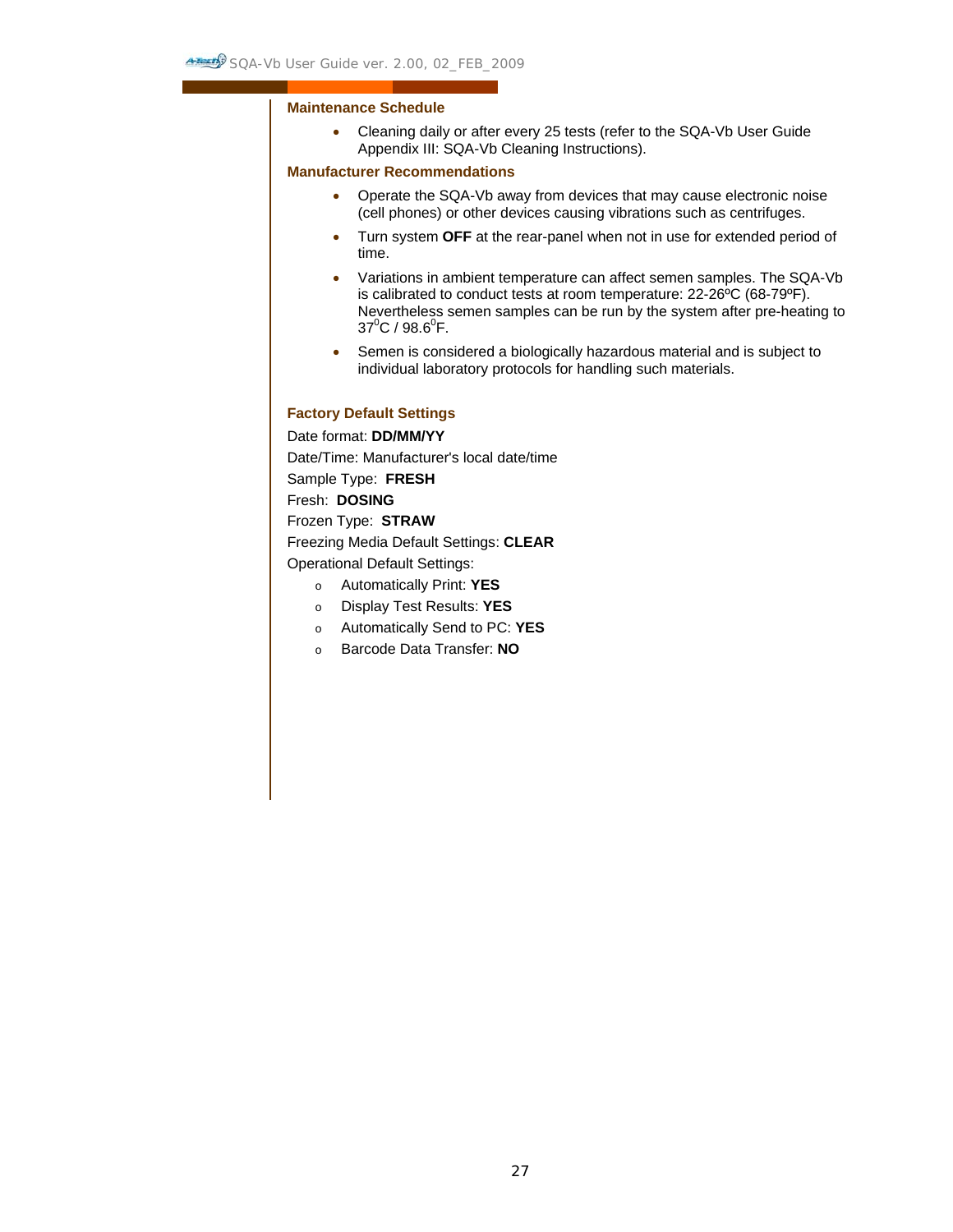# *Appendix X: Product Performance Data* **Abbreviations:**

| CONC: | <b>Sperm Concentration</b>               |
|-------|------------------------------------------|
| MSC:  | Motile Sperm Concentration               |
| PMSC: | Progressively Motile Sperm Concentration |
| Mic.  | Micron                                   |
| Sec.  | Second                                   |
| M/ml  | Million per milliliter                   |
|       |                                          |

### **Performance Data Summary:**

The performance of the SQA-Vb system for bull semen analysis is summarized in the text, tables and graphs below. Sperm concentration measurements are expressed as x10<sup>6</sup> sperm cells per milliliter (M/ml). Motility and Morphology values are expressed as a percent (%). Unless otherwise noted all testing was performed using fresh and frozen bull semen samples.

#### **Calibration:**

Each SQA-Vb device is biologically calibrated against two reference systems at Medical Electronic System's laboratory using bull semen.

#### **Dynamic Range:**

| <b>Sample</b><br>$T$ ype | Test<br>Mode | Conc.<br>M/ml | <b>Motility</b><br>% | Morphology %             | <b>MSC</b><br>M/ml | <b>PMSC</b><br>M/ml | Velocity,<br>mic./sec. |
|--------------------------|--------------|---------------|----------------------|--------------------------|--------------------|---------------------|------------------------|
| Fresh                    | Fresh        | $0 - 2000$    | $0 - 95$             | 0-100                    | $0-1900$           | 0-1800              | $0 - 130$              |
| Frozen                   | Frozen       | 0-100         | $0 - 95$             | $\overline{\phantom{0}}$ | 0-950              | 0-900               | $0 - 80$               |

# **Precision and accuracy established against a known target (Latex beads)**

**Background:** The precision and accuracy of the SQA-V was compared to a known target value using commercially available latex beads of two concentrations. Latex beads are run on the SQA-V in the same manner as semen samples.

| SQA-V        | Accu-beads®            | <b>CV %</b> |
|--------------|------------------------|-------------|
| Intra-device | High $47 \pm 7.0$ M/ml | $≤$ 0.01    |
| Variability  | Low $24 \pm 3.4$ M/ml  | $\leq 0.01$ |
| Inter-device | High $47 \pm 7.0$ M/ml | $\leq 2.00$ |
| Variability  | Low $24 \pm 3.4$ M/ml  | $\leq 2.50$ |

# **Limitations of method:**

Latex beads cannot:

- Measure sperm motility or morphology
- Correct for inaccurate chamber depths or technician errors

#### **Method comparison:**

A total of 320 latex bead samples were tested on ten SQA-V systems (32 samples per SQA-V). Precision of the SQA-V was estimated (Table 1). SQA-V concentration readings were compared to the established target values +/- the acceptable range for the latex beads (Fig. 1 & 2).

#### **Accu-beads® published acceptable ranges (***Hemacytometer***):**

- Vial #1: 47 +/- 7.0 M/ml
- Vial #2: 24 +/- 3.4 M/ml

# **Fig. 1- 2 Accuracy Low/High Level Controls:**



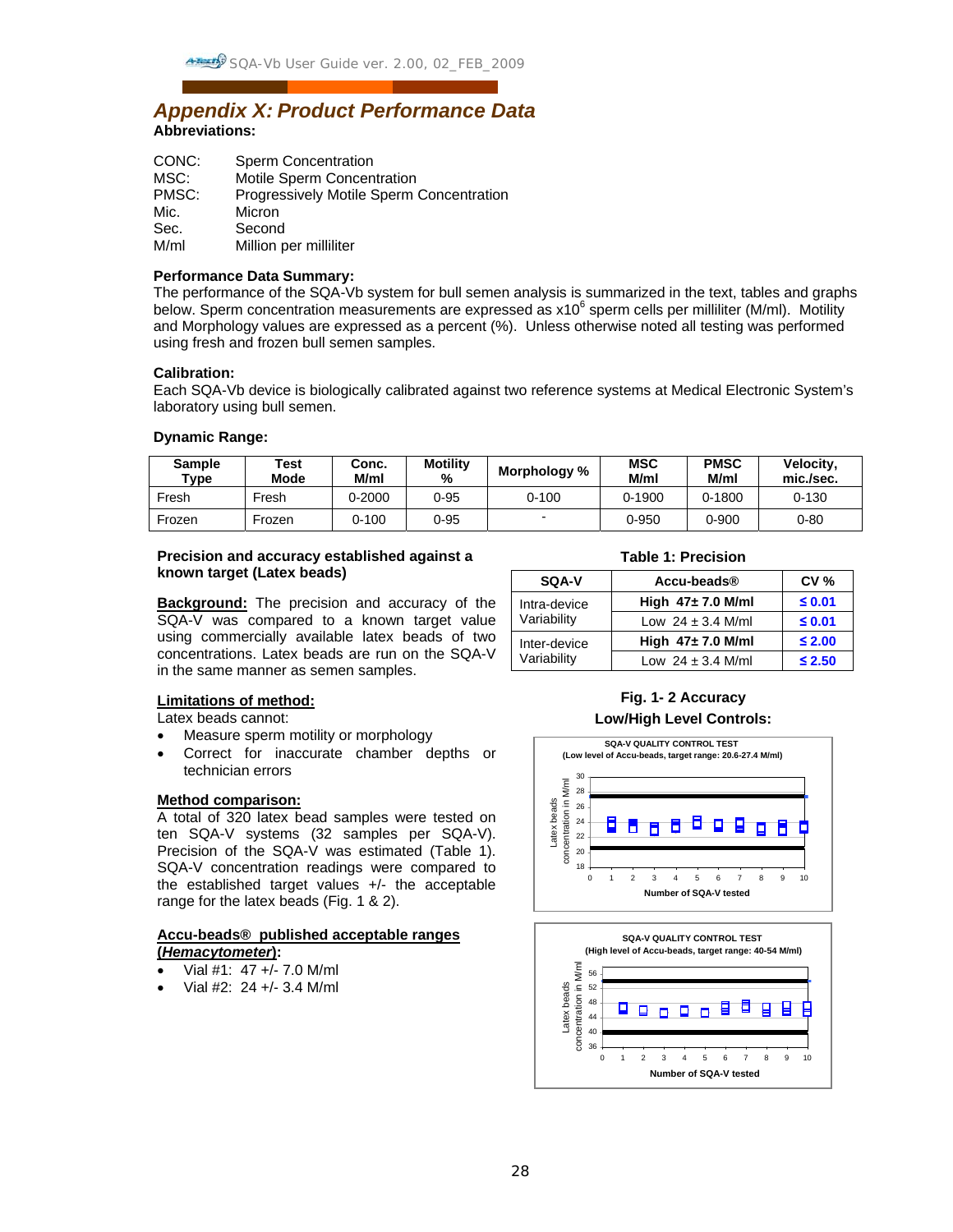# **Conclusions:**

The CONTROL mode software of the SQA-Vb (bull) device is exactly the same as the SQA-V (human) system. Both systems also have the same hardware platform. Therefore, the accuracy and precision results obtained on the CONTROL mode of the SQA-V will be the same as that of the CONTROL mode of the SQA-Vb.

**Sensitivity, specificity, precision, accuracy and correlation to manual method established in the MES laboratory and field clinical trials using bull semen samples** 

#### **FRESH SEMEN Performance Claims (Table 2-5)**

#### **Sensitivity**

- Concentration: 90%
- Motility: 85%
- Morphology 80%

#### **Specificity**

- Concentration: 90%
- Motility: 80%
- Morphology 90%

#### **Precision (CVs)**

- Conc.: 3%
- Motility: 5%
- MSC: 7%
- Velocity: 10%

#### **Accuracy (regression coefficients of "live/dead" trend line) Claims:**

- Motility: 0.85
- MSC: 0.9<br>PMSC: 0.9
- PMSC:

# **Correlation to Manual Method Claims:**

- Concentration: 0.9
- Motility: 0.8
- Morphology 0.7
- MSC: 0.9
- PMSC: 0.8
- Velocity: 0.75

#### **FROZEN SEMEN Performance Claims (Table 3, 5)**

#### **Precision (CVs)**

- MSC: 7%
- Velocity: 4%

#### **Correlation to Manual Method**

- MSC: 0.8
- PMSC: 0.7
- Velocity: 0.85

#### **Table 2: Sensitivity/Specificity**

| SQA-Vb vs.<br><b>Microscope</b> | <b>Sensitivity</b> | <b>Specificity</b> |  |
|---------------------------------|--------------------|--------------------|--|
| <b>FRESH SEMEN</b>              |                    |                    |  |
| Sperm Concentration<br>M/ml     | 100.0%             | 98.4%              |  |
| Motility, %                     | 96.3%              | 85.0%              |  |
| Morphology                      | 85.7%              | 91.7%              |  |

### **Table 3: Precision SQA-Vb intra-device Variability (CV, %)**

|                             | <b>Sample Type</b> |        |  |
|-----------------------------|--------------------|--------|--|
| <b>Parameter</b>            | Fresh              | Frozen |  |
| Sperm<br>Concentration M/ml | 2.4                |        |  |
| Motility, %                 | 4.1                |        |  |
| Morphology %                | 5.0                |        |  |
| MSC, M/ml                   | 6.1                | 6.4    |  |
| Velocity, microns/sec.      | 9.9                | 3.4    |  |

#### **Table 4: Accuracy: Regression coefficients from "live/dead" experiments**

| <b>Parameter</b> | SQA-Vb | <b>Manual</b> |
|------------------|--------|---------------|
| Motility, %      | 0.9135 | 0.8325        |
| MSC, M/ml        | 0.9348 | 0.7547        |
| PMSC, M/ml       | 0.9340 |               |

### **Notes:**

- Sensitivity and specificity claims are lower than actual values noted (Table 2).
- Precision CV claims are higher (lower precision) than actual values noted (Table 3).
- Accuracy regression coefficient claims are less than actual values noted (Table 4).
- Correlation to Manual Method claims are less than actual correlations noted (Table 5).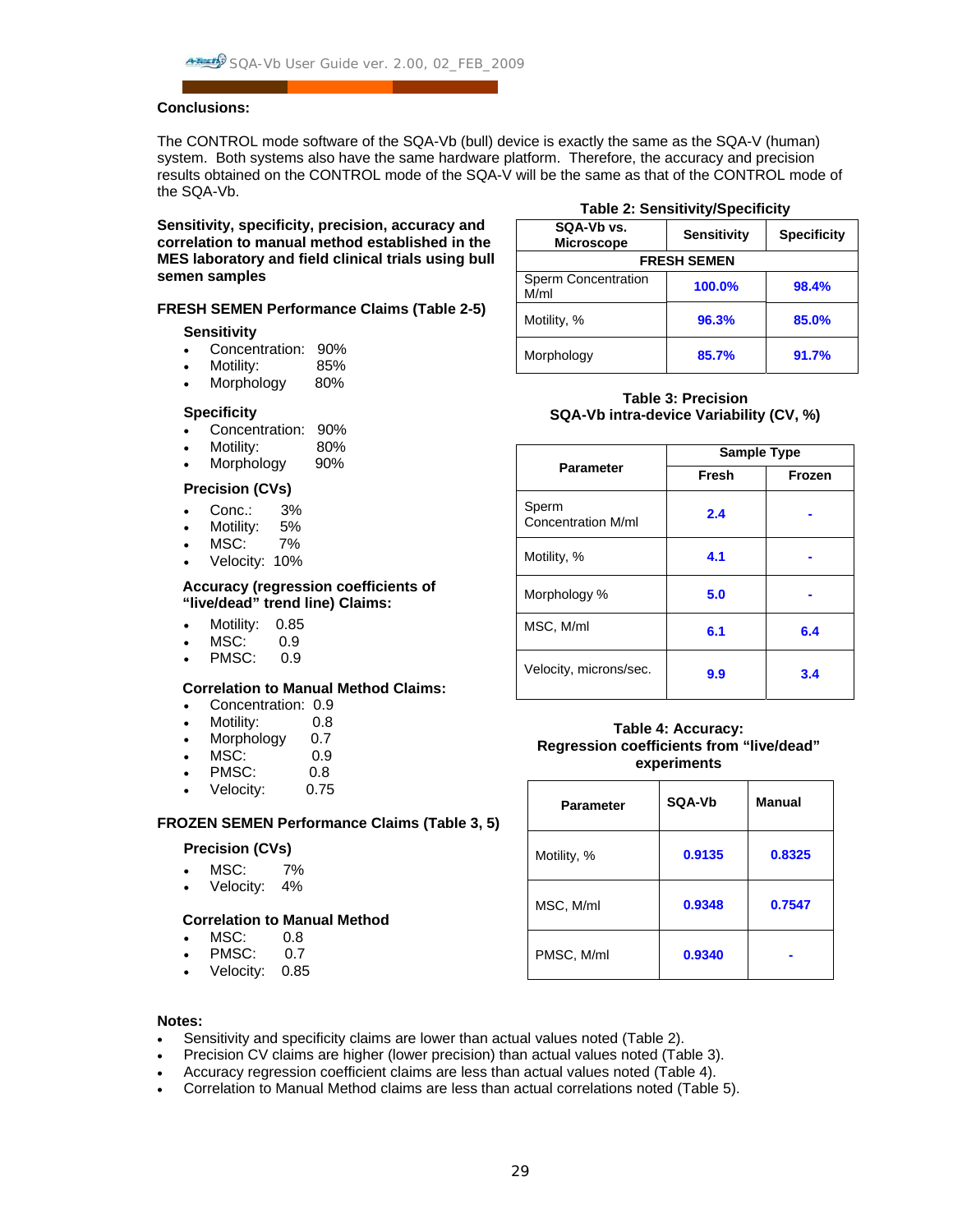#### **Method comparison:**

SQA-Vb was compared to the microscope based on WHO '99 guidelines. The SQA-Vb automated readings of the sperm concentration, motility, MSC, PMSC and velocity were compared to microscopic results. A Makler chamber was used according to manufacturer's instructions for the manual sperm concentration measurements. A standard slide and B-Sperm software were used to assess manual motility, progressive motility and velocity measurements. Manual MSC and PMSC parameters were calculated from experimental results. The protocols were based on WHO '99 and MES guidelines. The alpha-site clinical trials were conducted at the Sion farm. A total of 104 fresh and 138 frozen semen samples were analyzed.

#### **Analytical Specificity:**

- To achieve analytical specificity a specific wave length of light which is maximally absorbed by sperm cells and minimally absorbed by other cells and seminal plasma is used.
- Low noise and high electronic resolution hardware components and compensation circuits ensure that analytical specificity is optimized.

#### **Limitations of method:**

Samples were assessed in duplicate on the automated SQA-Vb system and manually using a microscope. Statistical counting errors and intra-operator variability (subjectivity) may have affected the results of the study.

#### **Accuracy assessment: "live/dead" sperm plots.**

The SQA-Vb accuracy was assessed by "live/dead" bull sperm experiments. Fresh bull semen was distributed into two aliquots. The first aliquot was intact ("live") and the second one was treated with the liquid nitrogen ("dead"). Then different "live-to-dead" proportions were created providing a constant Sperm Concentration but varying MSC, PMSC and Motility. The samples were tested using the SQA-Vb device and under the microscope and the results plotted. The linear trend lines were established for motility, MSC and PMSC variables vs. "Live/Dead" sperm ratio.

 **Table 5: Correlation to manual method** 

| <b>Parameters</b>               | <b>Correlation coefficients</b> |                     |  |  |
|---------------------------------|---------------------------------|---------------------|--|--|
|                                 | Fresh semen                     | <b>Frozen semen</b> |  |  |
| Sperm<br>Concentration,<br>M/ml | 0.93                            |                     |  |  |
| Motility, %                     | 0.81                            |                     |  |  |
| Morphology %                    | 0.71                            |                     |  |  |
| MSC, M/ml                       | 0.94                            | 0.84                |  |  |
| PMSC, M/ml                      | 0.86                            | 0.74                |  |  |
| Velocity,<br>mic./sec.          | 0.81                            | 0.91                |  |  |

**Fig. 3: Method comparison: Regression plot of SQA-Vb Sperm Concentration in fresh bull semen vs. manual results** 



**Fig. 4: Method comparison: Regression plot of SQA-Vb Motility in fresh bull semen vs. manual results** 



**Fig. 5: Method comparison: Regression plot of SQA-Vb MSC in fresh bull semen vs. manual results**